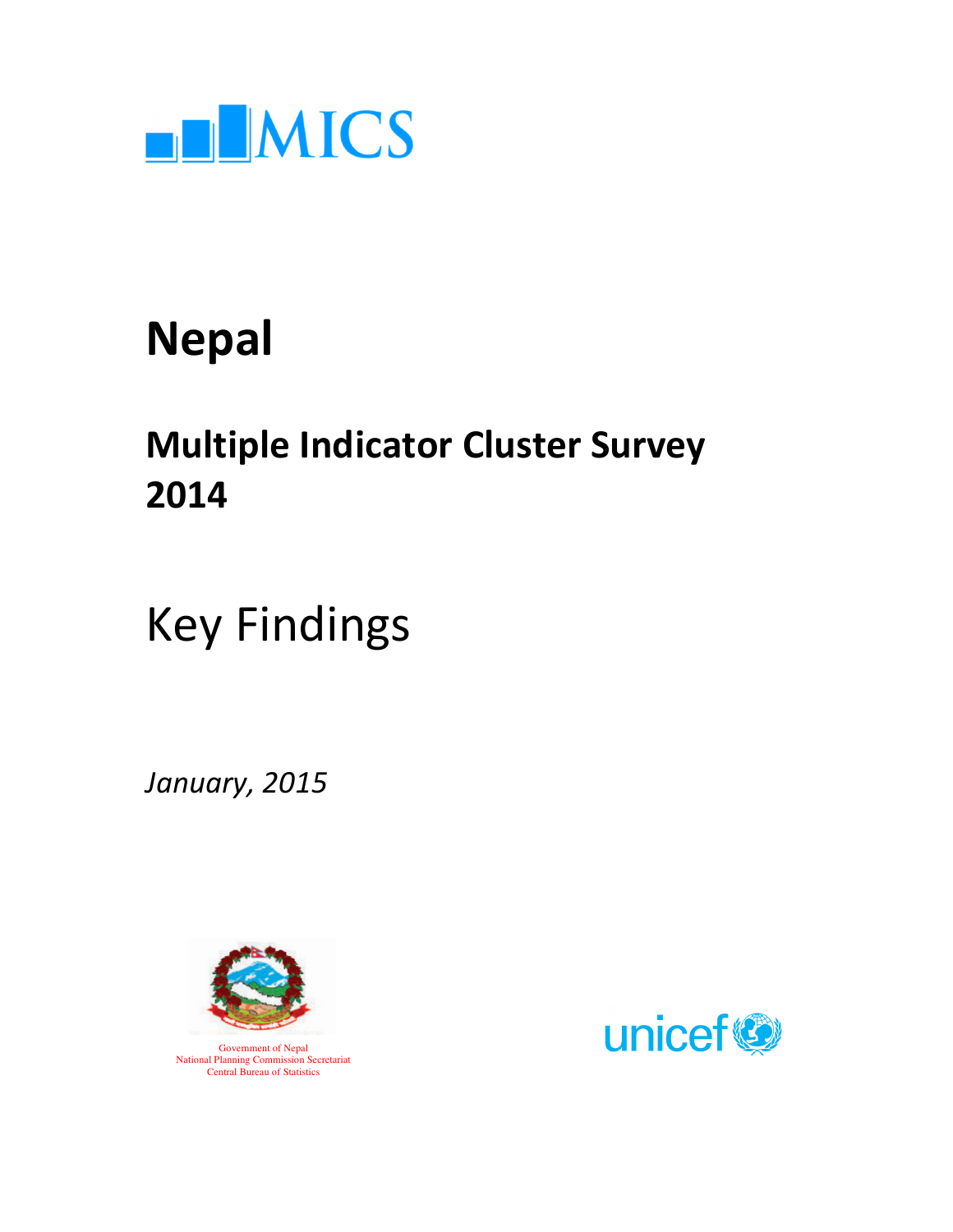### TABLE OF CONTENTS

NEPAL MICS AT A GLANCE 1 CHILD MORTALITY 2 NUTRITION 3 CHILD HEALTH 5 WATER AND SANITATION 8 REPRODUCTIVE HEALTH 9 CHILD DEVELOPMENT 11 LITERACY AND EDUCATION 12 CHILD PROTECTION 13 HIV/AIDS 15 ACCESS TO MASS MEDIA AND ICT 16 SUBJECTIVE WELL-BEING 16 TOBACCO AND ALCOHOL USE 17 NOTES 18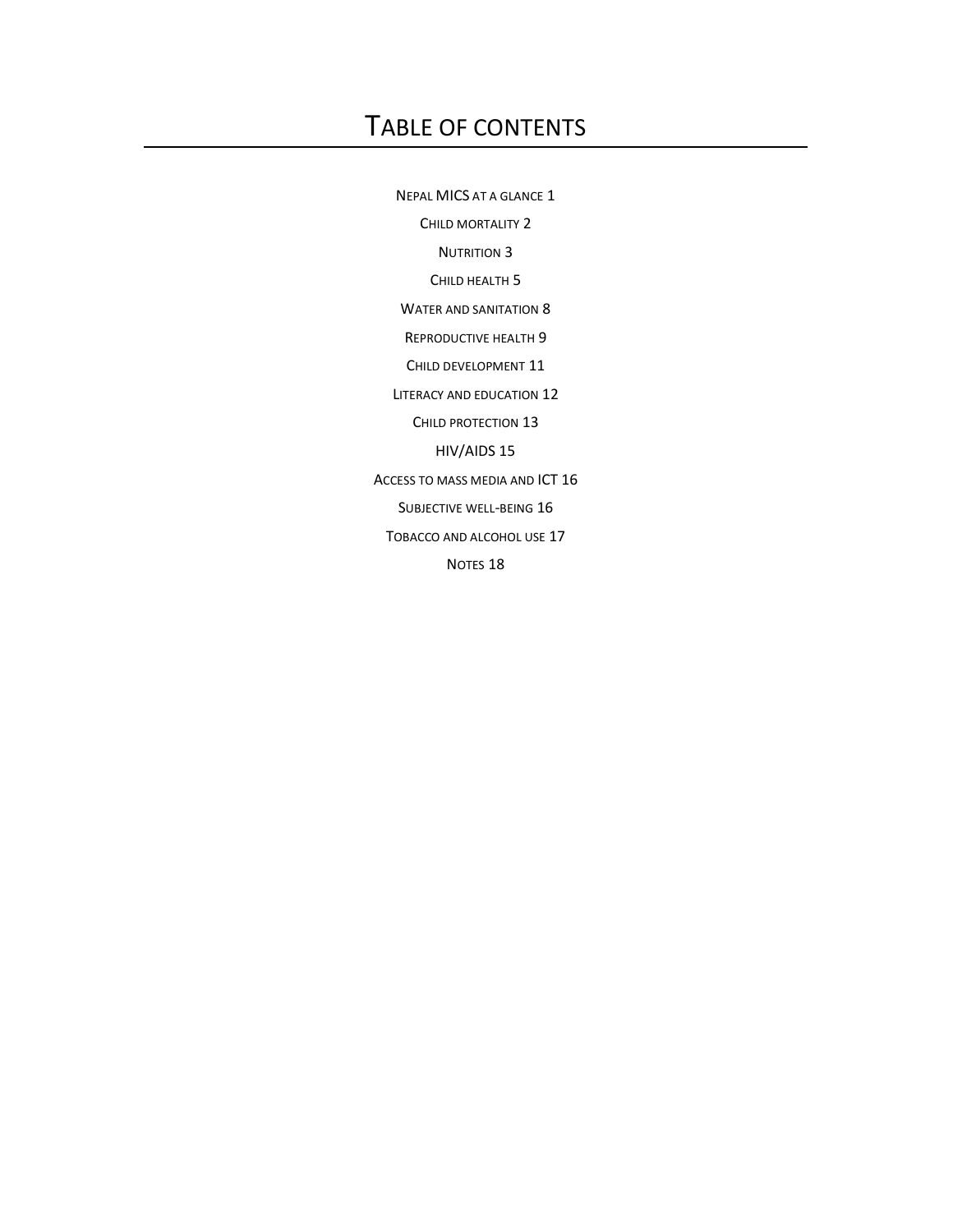The Nepal Multiple Indicator Cluster Survey (MICS) was carried out in 2014 by Central Bureau of Statistics, Government of Nepal, as part of the global MICS programme. Technical support was provided by the United Nations Children's Fund (UNICEF). UNICEF and the Government of Nepal provided financial support.

The global MICS programme was developed by UNICEF in the 1990s as an international household survey programme to collect internationally comparable data on a wide range of indicators on the situation of children and women. MICS surveys measure key indicators that allow countries to generate data for use in policies and programmes, and to monitor progress towards the Millennium Development Goals (MDGs) and other internationally agreed upon commitments.

The objective of this report is to facilitate the timely dissemination and use of results from the Nepal MICS prior to the release of full tables and the final survey report that will contain detailed information on all survey findings by various demographic, social, economic and cultural characteristics. The final survey report is expected to be released in the second quarter of 2015.

Results presented in this report are not expected to change and are considered final. For more information on indicators and the analysis conducted in the full final report please go to mics.unicef.org and childinfo.org.

Suggested citation:

Central Bureau of Statistics. 2014. Nepal Multiple Indicator Cluster Survey 2014, Key Findings. Kathmandu, Nepal: Central Bureau of Statistics and UNICEF Nepal.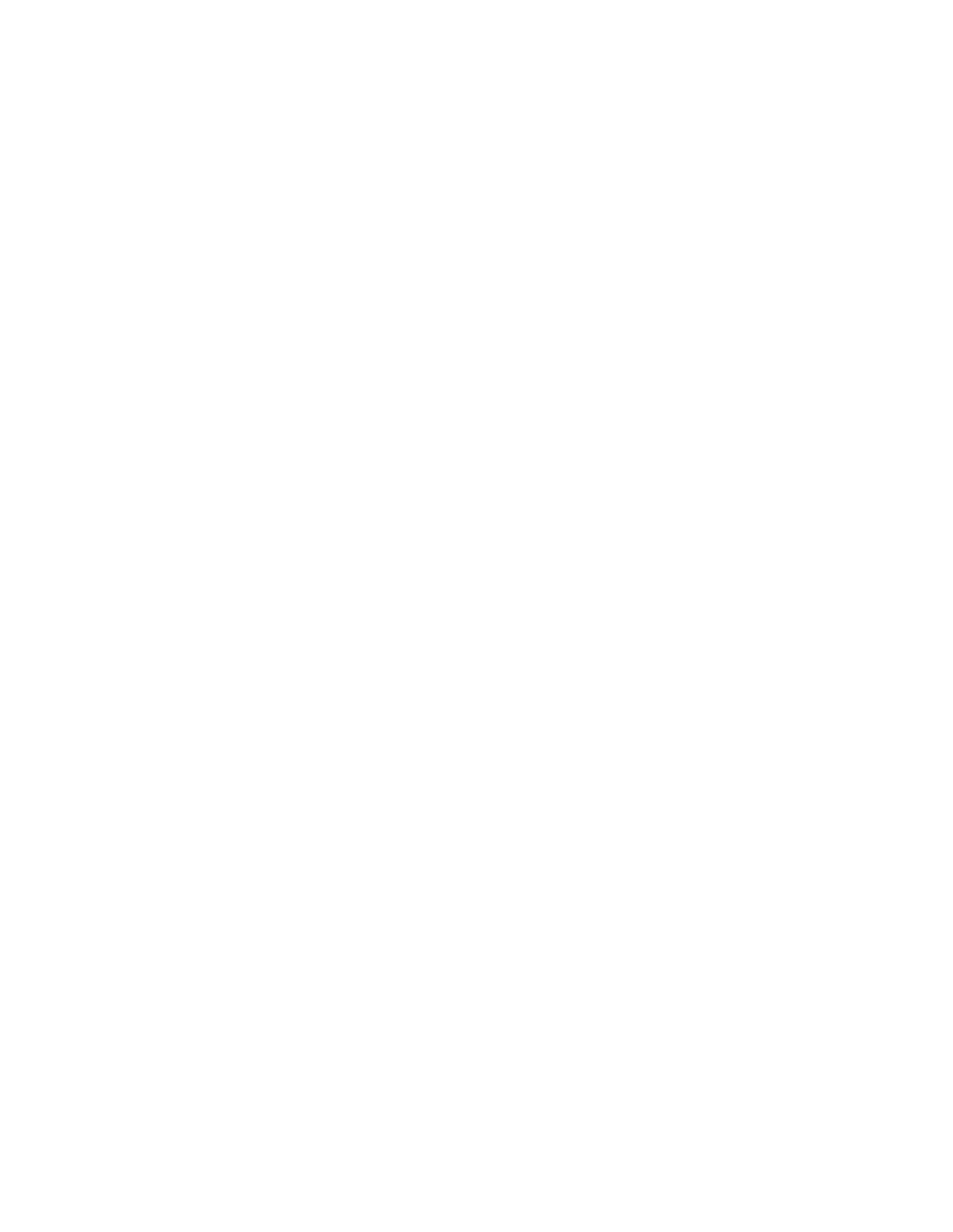### NEPAL MICS AT A GLANCE

| <b>Survey implementation</b> |                         |                                                      |                       |  |  |
|------------------------------|-------------------------|------------------------------------------------------|-----------------------|--|--|
| Sample frame                 | National Population and | Questionnaires                                       | Household             |  |  |
|                              | Housing Census, 2011    |                                                      | Women (age 15-49)     |  |  |
| Updated<br>Ξ.                | September-October, 2013 |                                                      | Children under five   |  |  |
|                              |                         |                                                      | Water quality testing |  |  |
| Interviewer training         | January-February, 2014  | <b>Fieldwork</b>                                     | February-June, 2014   |  |  |
| Survey sample                |                         |                                                      |                       |  |  |
| <b>Households</b>            |                         | Children under five                                  |                       |  |  |
| - Sampled                    | 13,000                  | Eligible<br>$\overline{\phantom{a}}$                 | 5,663                 |  |  |
| Occupied                     | 12,598                  | Mothers/caretakers interviewed<br>$\blacksquare$     | 5,349                 |  |  |
| Interviewed                  | 12,405                  | Response rate (Per cent)<br>$\overline{\phantom{a}}$ | 94.5                  |  |  |
| Response rate (Per cent)     | 98.5                    |                                                      |                       |  |  |
|                              |                         | Water quality testing for households                 |                       |  |  |
| Women                        |                         | Selected for testing                                 | 1,560                 |  |  |
| Eligible for interviews      | 14,936                  | Occupied                                             | 1,511                 |  |  |
| Interviewed                  | 14,162                  | Tested                                               | 1,492                 |  |  |
| Response rate (Per cent)     | 94.8                    | Response rate (Per cent)                             | 98.7                  |  |  |

| <b>Survey population</b>                                                                   |              |                                                                        |
|--------------------------------------------------------------------------------------------|--------------|------------------------------------------------------------------------|
| Average household size                                                                     | 4.6          | Percentage of population living in                                     |
| Percentage of population under:                                                            |              | Urban areas<br>17.2<br>$\overline{\phantom{a}}$<br>Rural areas<br>82.8 |
| - Age $5$<br>- Age 18                                                                      | 10.1<br>40.2 |                                                                        |
| Percentage of women age 15-49 years<br>with at least one live birth in the last 2<br>years | 14.5         |                                                                        |

| <b>Housing characteristics</b>  |      | <b>Household or personal assets</b>            |                |
|---------------------------------|------|------------------------------------------------|----------------|
| Percentage of households with   |      | Percentage of households that own              |                |
| Electricity                     | 84.9 | A television                                   | 5              |
| Finished floor                  | 34.9 | A refrigerator<br>$\qquad \qquad \blacksquare$ | $\mathbf{1}$   |
| Finished roofing<br>$\sim$      | 85.3 | Agricultural land                              | $\overline{7}$ |
| Finished walls                  | 41.2 | Farm animals/livestock                         | 6              |
| Mean number of persons per room |      | Percentage of households where at              |                |
| used for sleeping               | 2.4  | least a member has or owns a                   |                |
|                                 |      | Mobile phone                                   | 9              |
|                                 |      | Car or truck                                   |                |

| <b>Household or personal assets</b>                               |      |  |  |  |
|-------------------------------------------------------------------|------|--|--|--|
| Percentage of households that own                                 |      |  |  |  |
| A television                                                      | 51.5 |  |  |  |
| A refrigerator                                                    | 13.6 |  |  |  |
| Agricultural land                                                 | 75.5 |  |  |  |
| Farm animals/livestock                                            | 68.8 |  |  |  |
| Percentage of households where at<br>least a member has or owns a |      |  |  |  |
| Mobile phone                                                      | 91.2 |  |  |  |
| Car or truck                                                      | 1 q  |  |  |  |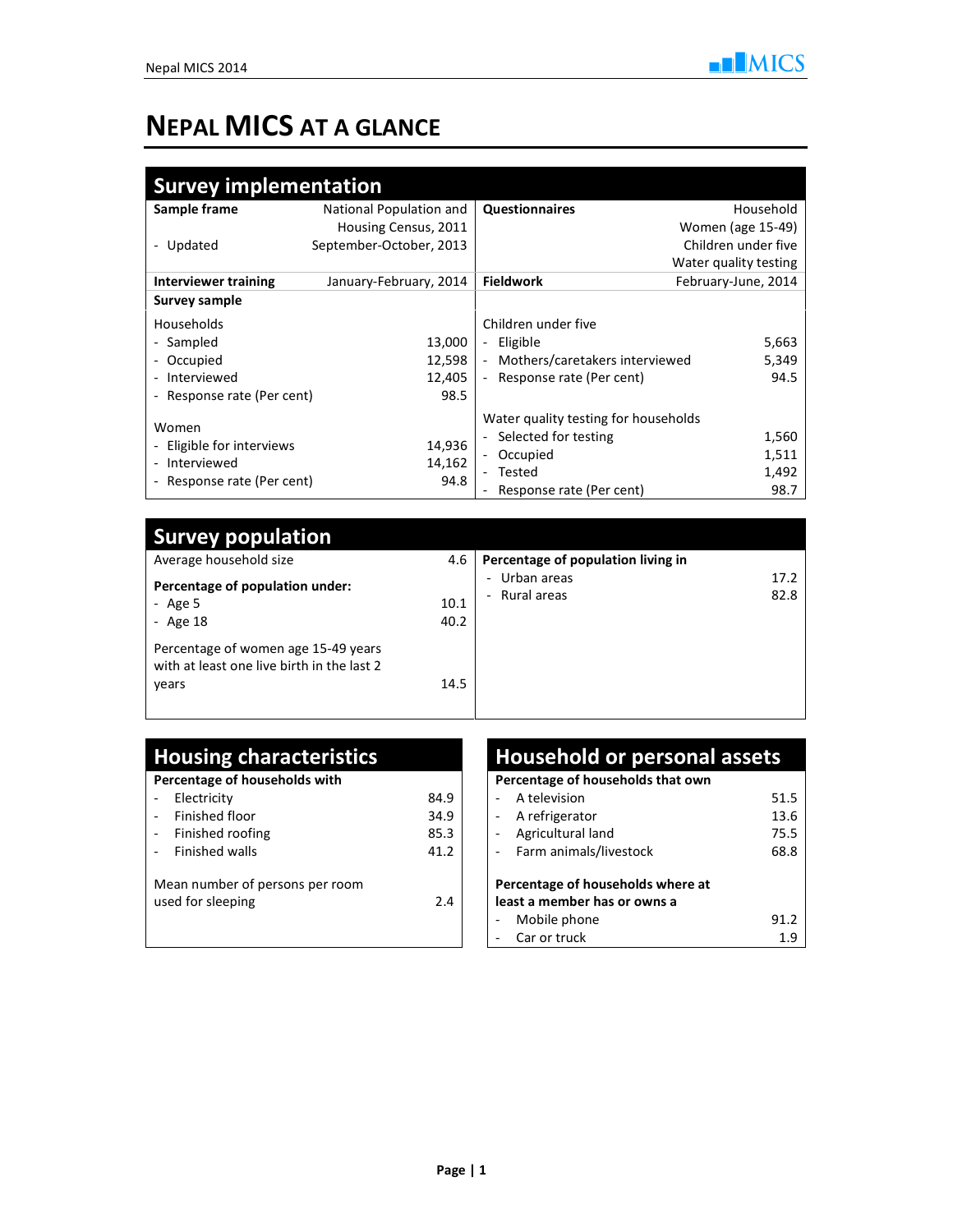### CHILD MORTALITY

|             | <b>Early childhood mortality</b> |                                 |                                                                                                  |                           |  |
|-------------|----------------------------------|---------------------------------|--------------------------------------------------------------------------------------------------|---------------------------|--|
| <b>MICS</b> | <b>Indicator</b>                 | <b>Indicator</b>                | <b>Description</b>                                                                               | <b>Value</b> <sup>A</sup> |  |
| 1.1         |                                  | Neonatal mortality rate         | Probability of dying within the first month of life                                              | 23                        |  |
| 1.2         | <b>MDG 4.2</b>                   | Infant mortality rate           | Probability of dying between birth and the first birthday                                        | 33                        |  |
| 1.3         |                                  | Post-neonatal mortality<br>rate | Difference between infant and neonatal mortality rates                                           | 11                        |  |
| 1.4         |                                  | Child mortality rate            | Probability of dying between the first and the fifth<br>birthdays                                | 5                         |  |
| 1.5         | <b>MDG 4.1</b>                   | Under-five mortality rate       | Probability of dying between birth and the fifth birthday                                        | 38                        |  |
|             |                                  |                                 | A Indicator values are per 1,000 live births and refer to the five-year period before the survey |                           |  |

#### Figure 1: Early childhood mortality rates, Nepal MICS, 2014



Note: Indicator values are per 1,000 live births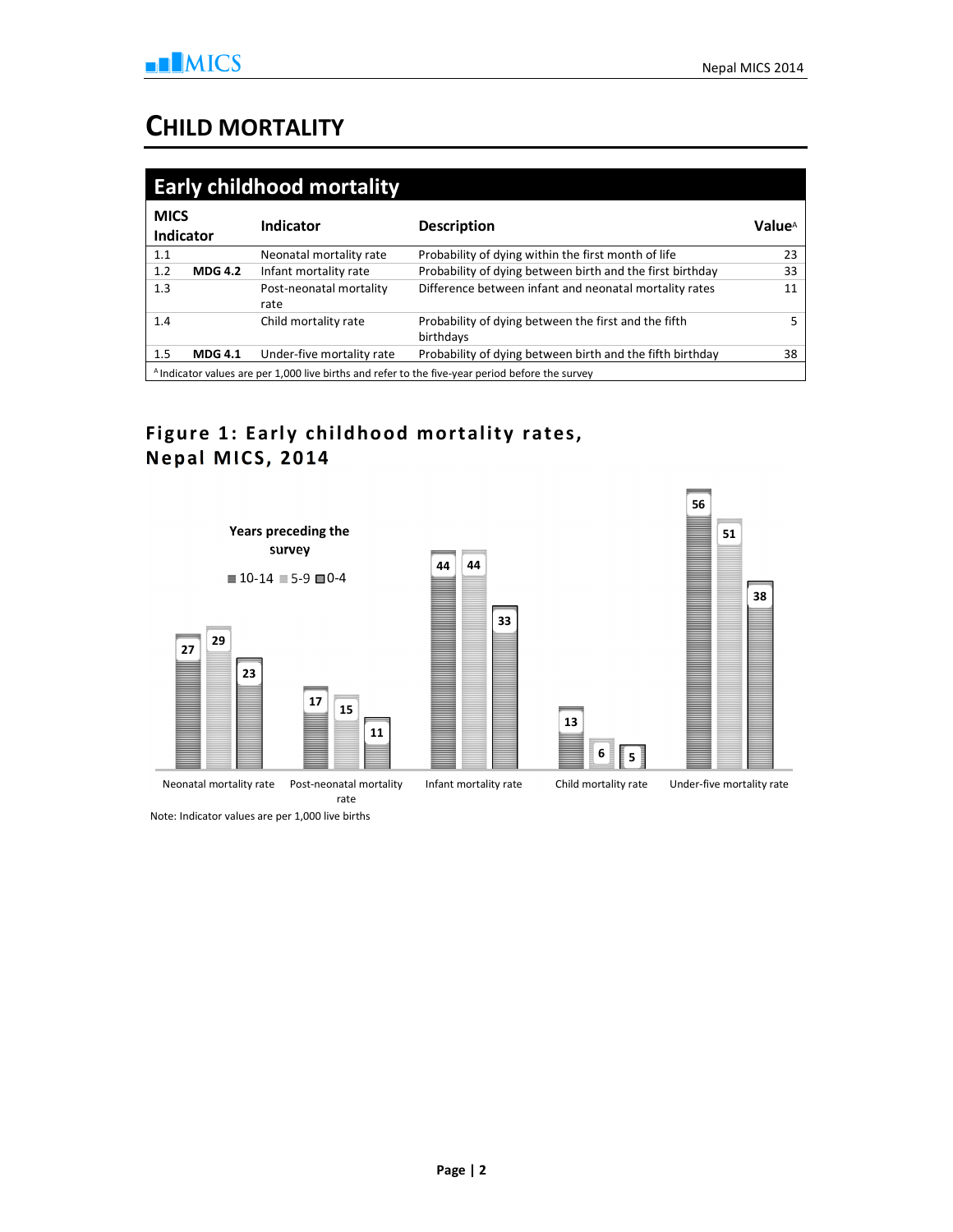#### **NUTRITION**

| <b>Nutritional statusi</b>                 |                                                                 |                                                                                                                                                                                                                     |              |  |
|--------------------------------------------|-----------------------------------------------------------------|---------------------------------------------------------------------------------------------------------------------------------------------------------------------------------------------------------------------|--------------|--|
| <b>MICS</b><br><b>Indicator</b>            | <b>Indicator</b>                                                | <b>Description</b>                                                                                                                                                                                                  | Value        |  |
| 2.1a<br><b>MDG 1.8</b><br>2.1 <sub>b</sub> | Underweight prevalence<br>(a) Moderate and severe<br>(b) Severe | Percentage of children under age 5 who fall below<br>(a) minus two standard deviations (moderate and severe)<br>(b) minus three standard deviations (severe)<br>of the median weight for age of the WHO standard    | 30.1<br>8.6  |  |
| 2.2a<br>2.2 <sub>b</sub>                   | Stunting prevalence<br>(a) Moderate and severe<br>(b) Severe    | Percentage of children under age 5 who fall below<br>(a) minus two standard deviations (moderate and severe)<br>(b) minus three standard deviations (severe)<br>of the median height for age of the WHO standard    | 37.4<br>15.8 |  |
| 2.3a<br>2.3 <sub>b</sub>                   | Wasting prevalence<br>(a) Moderate and severe<br>(b) Severe     | Percentage of children under age 5 who fall below<br>(a) minus two standard deviations (moderate and severe)<br>(b) minus three standard deviations (severe)<br>of the median weight for height of the WHO standard | 11.3<br>3.2  |  |
| 2.4                                        | Overweight prevalence                                           | Percentage of children under age 5 who are above two<br>standard deviations of the median weight for height of the<br>WHO standard                                                                                  | 2.1          |  |

Figure 2: Underweight, stunted, wasted and overweight children under age 5 (moderate and severe), Nepal MICS, 2014

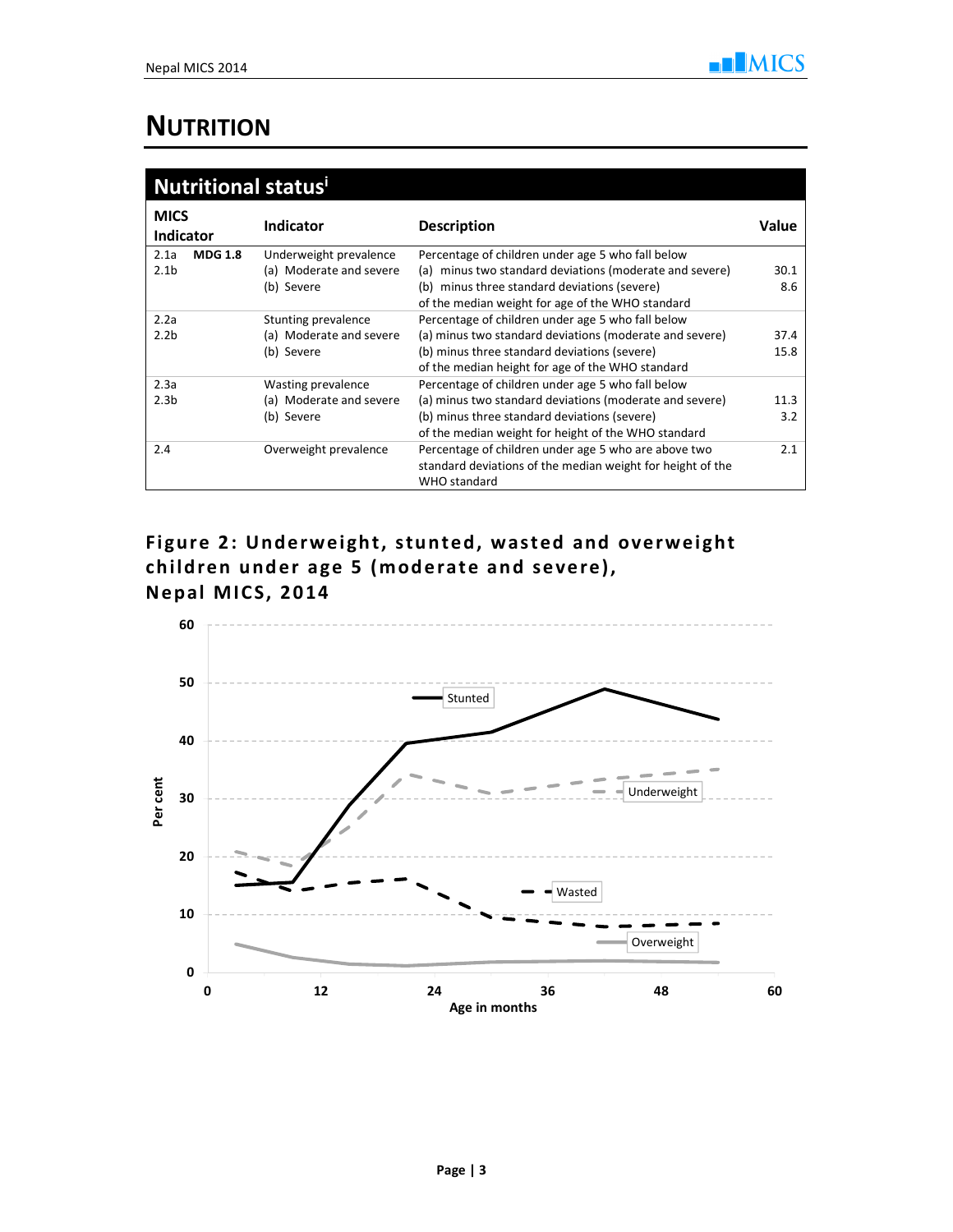### Breastfeeding and infant feeding

| <b>MICS</b><br>Indicator   | <b>Indicator</b>                                     | <b>Description</b>                                                                                                                                                                                                                     | Value |
|----------------------------|------------------------------------------------------|----------------------------------------------------------------------------------------------------------------------------------------------------------------------------------------------------------------------------------------|-------|
| 2.5                        | Children ever breastfed                              | Percentage of women with a live birth in the last 2 years<br>who breastfed their last live-born child at any time                                                                                                                      | 97.3  |
| 2.6                        | Early initiation of<br>breastfeeding                 | Percentage of women with a live birth in the last 2 years<br>who put their last newborn to the breast within one hour<br>of birth                                                                                                      | 48.7  |
| 2.7                        | <b>Exclusive breastfeeding</b><br>under 6 months     | Percentage of infants under 6 months of age who are<br>exclusively breastfedii                                                                                                                                                         | 56.9  |
| 2.8                        | Predominant<br>breastfeeding under 6<br>months       | Percentage of infants under 6 months of age who received<br>breast milk as the predominant source of nourishmentiii<br>during the previous day                                                                                         | 74.9  |
| 2.9                        | Continued breastfeeding<br>at 1 year                 | Percentage of children age 12-15 months who received<br>breast milk during the previous day                                                                                                                                            | 93.6  |
| 2.10                       | Continued breastfeeding<br>at 2 years                | Percentage of children age 20-23 months who received<br>breast milk during the previous day                                                                                                                                            | 86.7  |
| 2.11                       | Median duration of<br>breastfeeding                  | The age in months when 50 percent of children age 0-35<br>months did not receive breast milk during the previous day                                                                                                                   | 36    |
| 2.12                       | Age-appropriate<br>breastfeeding                     | Percentage of children age 0-23 months appropriately fediv<br>during the previous day                                                                                                                                                  | 79.3  |
| 2.13                       | Introduction of solid, semi-<br>solid or soft foods  | Percentage of infants age 6-8 months who received solid,<br>semi-solid or soft foods during the previous day                                                                                                                           | 73.5  |
| 2.14                       | Milk feeding frequency for<br>non-breastfed children | Percentage of non-breastfed children age 6-23 months<br>who received at least 2 milk feedings during the previous<br>day                                                                                                               | 59.5  |
| 2.15                       | Minimum meal frequency                               | Percentage of children age 6-23 months who received<br>solid, semi-solid and soft foods (plus milk feeds for non-<br>breastfed children) the minimum number of times <sup>v</sup> or<br>more during the previous day                   | 74.4  |
| 2.16                       | Minimum dietary diversity                            | Percentage of children age 6-23 months who received<br>foods from 4 or more food groupsvi during the previous<br>day                                                                                                                   | 37.0  |
| 2.17a<br>2.17 <sub>b</sub> | Minimum acceptable diet                              | (a) Percentage of breastfed children age 6-23 months who<br>had at least the minimum dietary diversity and the<br>minimum meal frequency during the previous day                                                                       | 32.3  |
|                            |                                                      | (b) Percentage of non-breastfed children age 6-23 months<br>who received at least 2 milk feedings and had at least the<br>minimum dietary diversity not including milk feeds and the<br>minimum meal frequency during the previous day | 22.8  |
| 2.18                       | <b>Bottle feeding</b>                                | Percentage of children age 0-23 months who were fed with<br>a bottle during the previous day                                                                                                                                           | 11.5  |

| <b>Salt iodization</b>          |                          |                                                                                      |       |
|---------------------------------|--------------------------|--------------------------------------------------------------------------------------|-------|
| <b>MICS</b><br><b>Indicator</b> | <b>Indicator</b>         | <b>Description</b>                                                                   | Value |
| 2.19                            | lodized salt consumption | Percentage of households with salt testing 15 parts per<br>million or more of jodide | 81.5  |

| Low-birthweight                 |                          |                                                                                                  |       |
|---------------------------------|--------------------------|--------------------------------------------------------------------------------------------------|-------|
| <b>MICS</b><br><b>Indicator</b> | Indicator                | <b>Description</b>                                                                               | Value |
| 2.20                            | Low-birthweight infants  | Percentage of most recent live births in the last 2 years<br>weighing below 2,500 grams at birth | 24.2  |
| 2.21                            | Infants weighed at birth | Percentage of most recent live births in the last 2 years<br>who were weighed at birth           | 60.0  |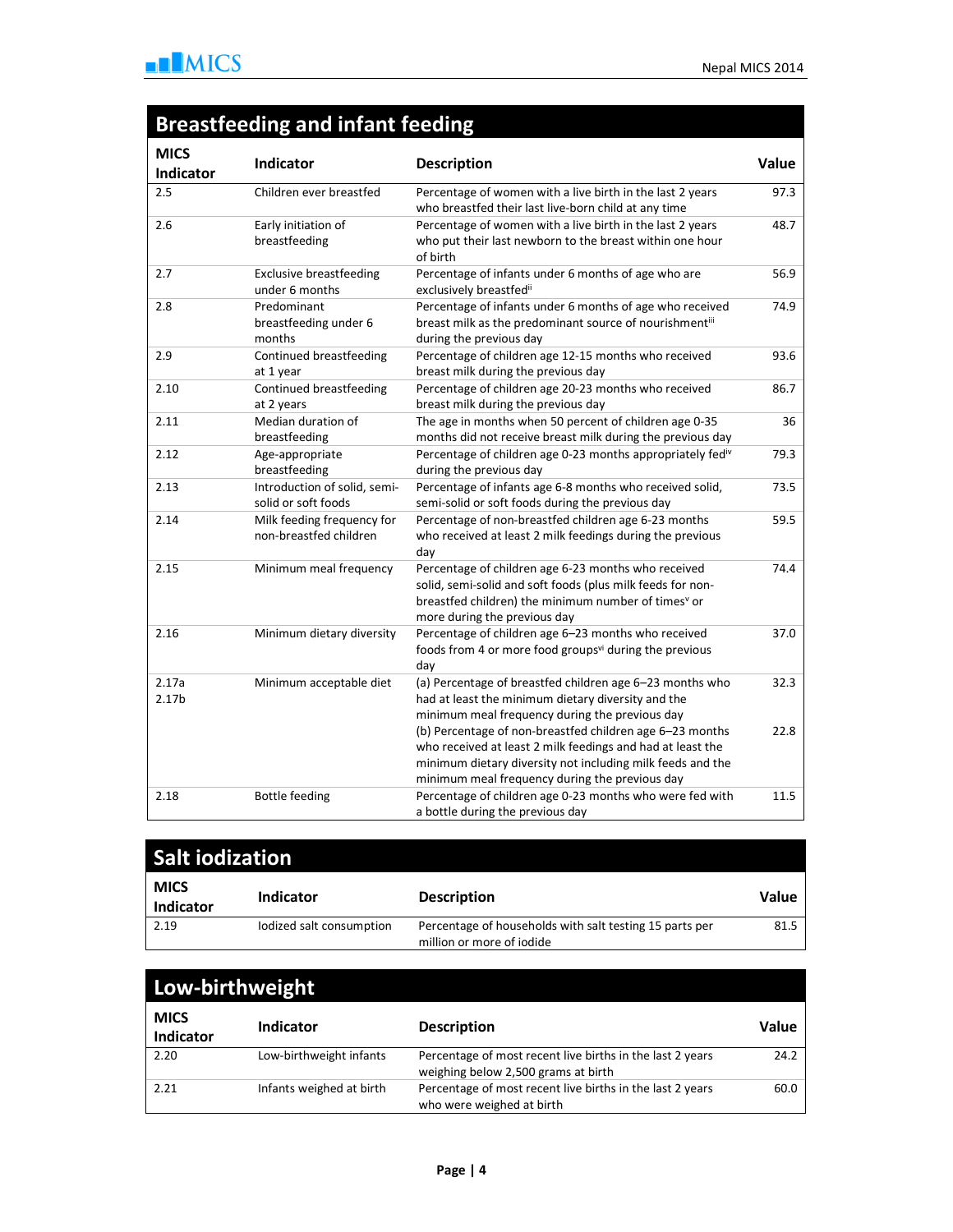#### CHILD HEALTH

|             | <b>Vaccinations</b> |                                                                     |                                                                                                                                                                      |       |
|-------------|---------------------|---------------------------------------------------------------------|----------------------------------------------------------------------------------------------------------------------------------------------------------------------|-------|
| <b>MICS</b> | <b>Indicator</b>    | <b>Indicator</b>                                                    | <b>Description</b>                                                                                                                                                   | Value |
| 3.1         |                     | Tuberculosis<br>immunization coverage                               | Percentage of children age 12-23 months who received<br>BCG vaccine by their first birthday                                                                          | 95.7  |
| 3.2         |                     | Polio immunization<br>coverage                                      | Percentage of children age 12-23 months who received the<br>third dose of OPV vaccine (OPV3) by their first birthday                                                 | 91.8  |
| 3.3         |                     | Diphtheria, pertussis and<br>tetanus (DPT)<br>immunization coverage | Percentage of children age 12-23 months who received the<br>third dose of DPT vaccine (DPT3) by their first birthday                                                 | 88.3  |
| 3.4         | <b>MDG 4.3</b>      | Measles immunization<br>coverage                                    | Percentage of children age 12-23 months who received<br>measles vaccine by their first birthday                                                                      | 92.6  |
| 3.5         |                     | Hepatitis B immunization<br>coverage                                | Percentage of children age 12-23 months who received the<br>third dose of Hepatitis B vaccine (HepB3) by their first<br>birthday                                     | 88.3  |
| 3.6         |                     | Haemophilus influenzae<br>type B (Hib)<br>immunization coverage     | Percentage of children age 12-23 months who received the<br>third dose of Hib vaccine (Hib3) by their first birthday                                                 | 88.3  |
| 3.8         |                     | <b>Full immunization</b><br>coverage                                | Percentage of children age 12-23 months who received<br>all <sup>vii</sup> vaccinations recommended in the national<br>immunization schedule by their first birthday | 84.5  |

#### Figure 3: Vaccinations by age 12 months, Nepal MICS, 2014

#### Children Age 12-23 months

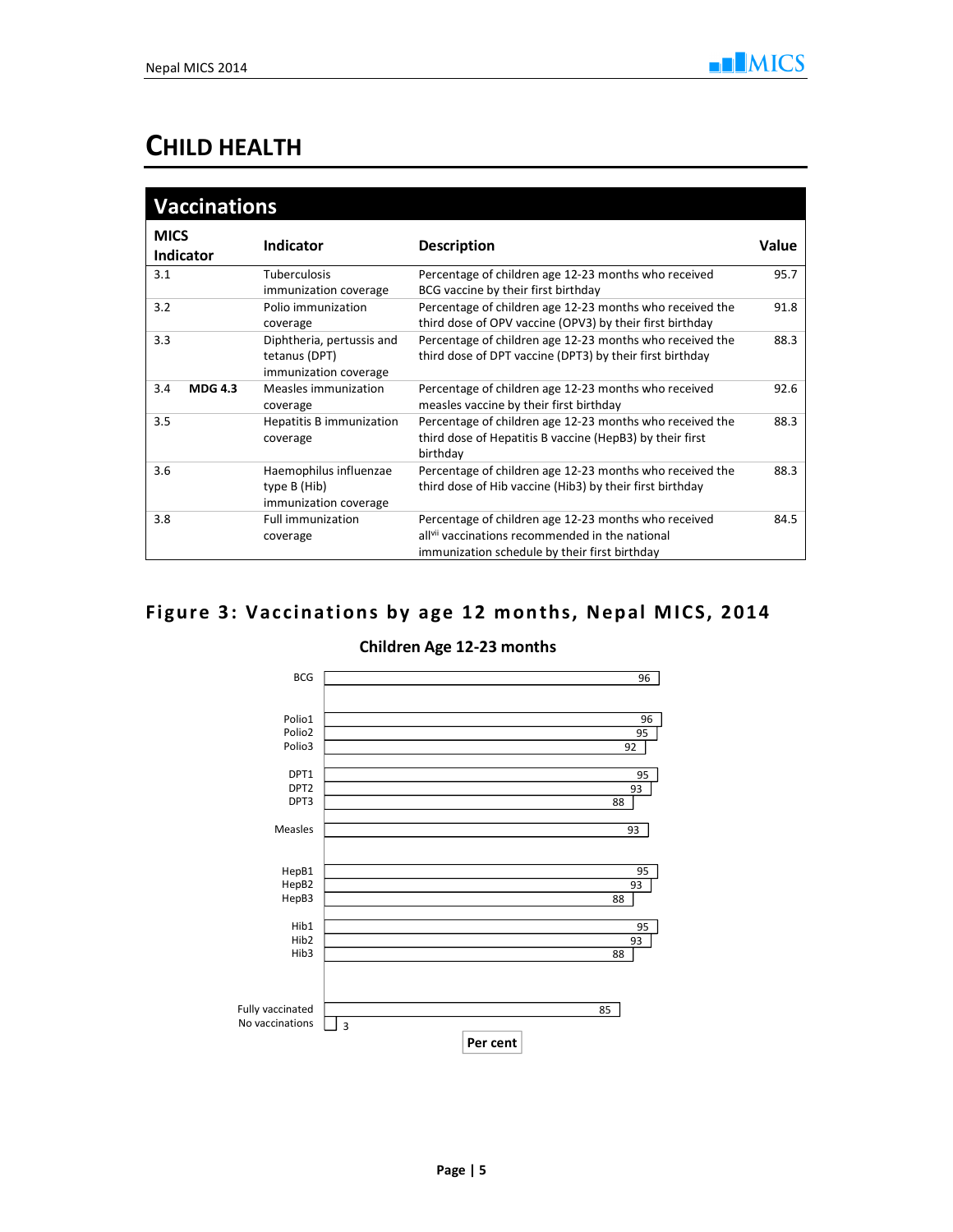

#### Tetanus toxoid

| <b>MICS</b><br><b>Indicator</b> | <b>Indicator</b>               | <b>Description</b>                                                                                                | Value  |
|---------------------------------|--------------------------------|-------------------------------------------------------------------------------------------------------------------|--------|
| 3.9                             | Neonatal tetanus<br>protection | Percentage of women age 15-49 years with a live birth in<br>the last 2 years who were given at least two doses of | 77.3 I |
|                                 |                                | tetanus toxoid vaccine within the appropriate interval prior<br>to the most recent birth                          |        |

| <b>Diarrhoea</b>         |                                                                                        |                                                                                                                                                                                                                                               |       |
|--------------------------|----------------------------------------------------------------------------------------|-----------------------------------------------------------------------------------------------------------------------------------------------------------------------------------------------------------------------------------------------|-------|
| <b>MICS</b><br>Indicator | Indicator                                                                              | <b>Description</b>                                                                                                                                                                                                                            | Value |
|                          | Children with diarrhoea                                                                | Percentage of children under age 5 with diarrhoea in the<br>last 2 weeks                                                                                                                                                                      | 12.0  |
| 3.10                     | Care-seeking for<br>diarrhoea                                                          | Percentage of children under age 5 with diarrhoea in the<br>last 2 weeks for whom advice or treatment was sought<br>from a health facility or provider                                                                                        | 47.2  |
| 3.11                     | Diarrhoea treatment with<br>oral rehydration salts<br>(ORS) and zinc                   | Percentage of children under age 5 with diarrhoea in the<br>last 2 weeks who received ORS and zinc                                                                                                                                            | 18.2  |
| 3.12                     | Diarrhoea treatment with<br>oral rehydration therapy<br>(ORT) and continued<br>feeding | Percentage of children under age 5 with diarrhoea in the<br>last 2 weeks who received ORT (ORS packet, pre-packaged<br>ORS fluid, recommended homemade fluid or increased<br>fluids) and continued feeding during the episode of<br>diarrhoea | 45.9  |

#### Acute Respiratory Infection (ARI) symptoms

| <b>MICS</b><br><b>Indicator</b> | Indicator                                                 | <b>Description</b>                                                                                                                                        | Value |
|---------------------------------|-----------------------------------------------------------|-----------------------------------------------------------------------------------------------------------------------------------------------------------|-------|
|                                 | Children with ARI<br>symptoms                             | Percentage of children under age 5 with ARI symptoms in<br>the last 2 weeks                                                                               | 6.7   |
| 3.13                            | Care-seeking for children<br>with ARI symptoms            | Percentage of children under age 5 with ARI symptoms in<br>the last 2 weeks for whom advice or treatment was sought<br>from a health facility or provider | 50.1  |
| 3.14                            | Antibiotic treatment for<br>children with ARI<br>symptoms | Percentage of children under age 5 with ARI symptoms in<br>the last 2 weeks who received antibiotics                                                      | 74.9  |

| Solid fuel use           |                                   |                                                                                                                           |       |
|--------------------------|-----------------------------------|---------------------------------------------------------------------------------------------------------------------------|-------|
| <b>MICS</b><br>Indicator | <b>Indicator</b>                  | <b>Description</b>                                                                                                        | Value |
| 3.15                     | Use of solid fuels for<br>cooking | Percentage of household members in households that use<br>solid fuels as the primary source of domestic energy to<br>cook | 74.7  |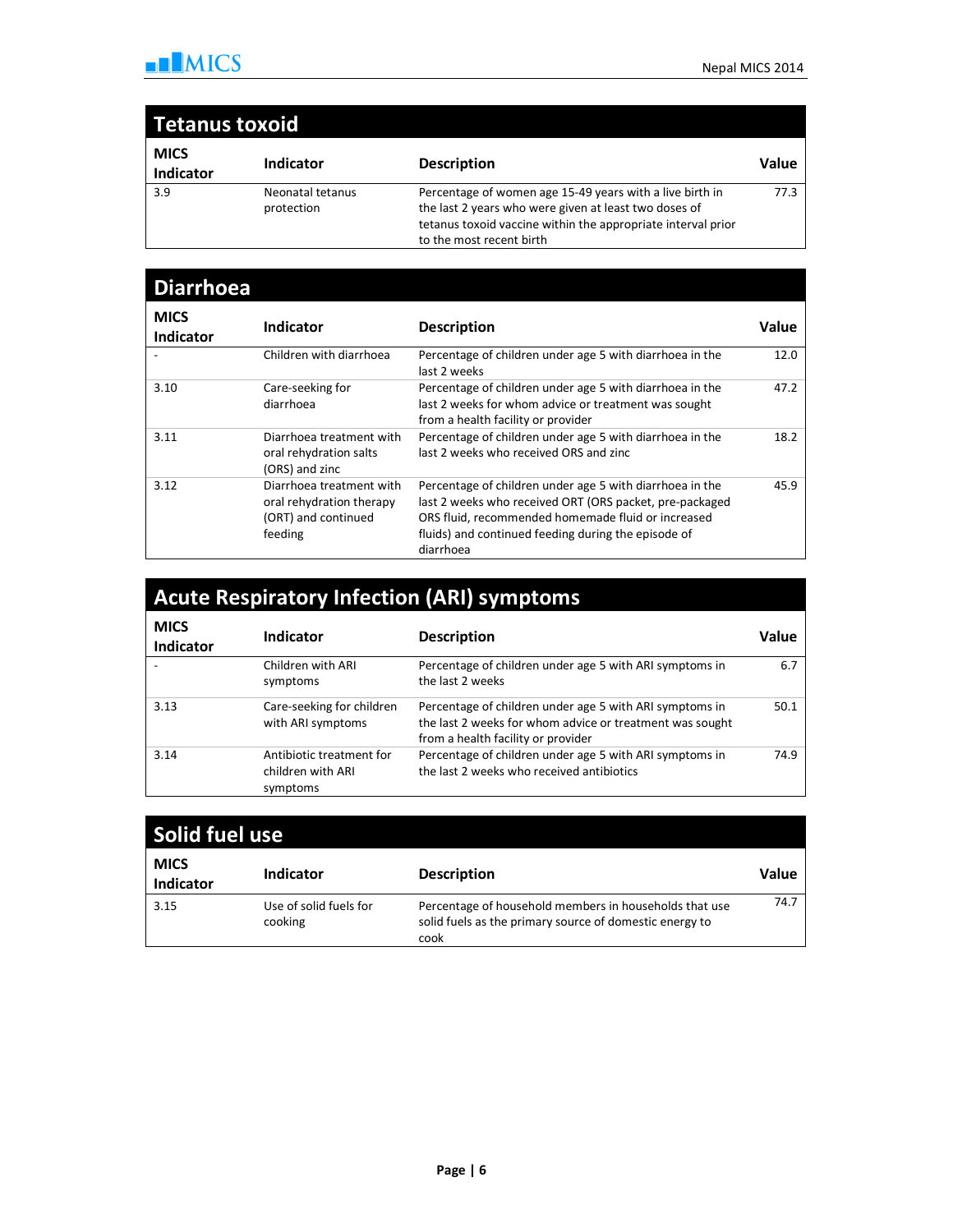

| <b>Fever</b>                    |                        |                                                                                                                                                    |       |
|---------------------------------|------------------------|----------------------------------------------------------------------------------------------------------------------------------------------------|-------|
| <b>MICS</b><br><b>Indicator</b> | <b>Indicator</b>       | <b>Description</b>                                                                                                                                 | Value |
|                                 | Children with fever    | Percentage of children under age 5 with fever in the last<br>2 weeks                                                                               | 20.1  |
| 3.20                            | Care-seeking for fever | Percentage of children under age 5 with fever in the last<br>2 weeks for whom advice or treatment was sought from<br>a health facility or provider | 46.1  |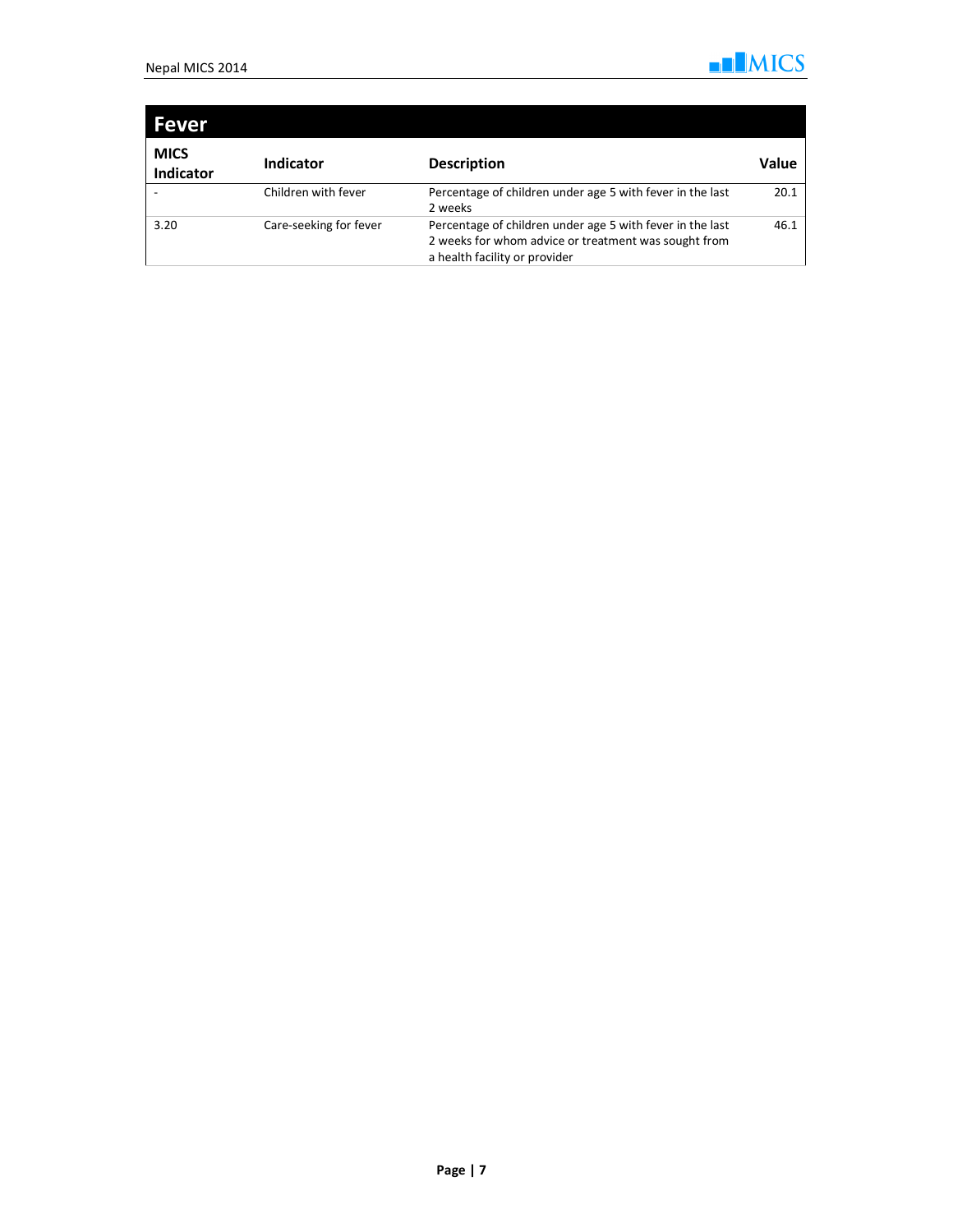#### WATER AND SANITATION

|                                 |                | <b>Water and sanitation</b>                         |                                                                                                                                 |       |
|---------------------------------|----------------|-----------------------------------------------------|---------------------------------------------------------------------------------------------------------------------------------|-------|
| <b>MICS</b><br><b>Indicator</b> |                | <b>Indicator</b>                                    | <b>Description</b>                                                                                                              | Value |
| 4.1                             | <b>MDG 7.8</b> | Use of improved drinking<br>water sources           | Percentage of household members using improved sources<br>of drinking water                                                     | 93.3  |
| 4.2                             |                | Water treatment                                     | Percentage of household members in households using<br>unimproved drinking water who use an appropriate<br>treatment method     | 13.6  |
| 4.3                             | <b>MDG 7.9</b> | Use of improved<br>sanitation                       | Percentage of household members using improved<br>sanitation facilities which are not shared                                    | 60.1  |
| 4.4                             |                | Safe disposal of child's<br>faeces                  | Percentage of children age 0-2 years whose last stools<br>were disposed of safely                                               | 48.0  |
| 4.5                             |                | Place for hand washing                              | Percentage of households with a specific place for hand<br>washing where water and soap or other cleansing agent<br>are present | 72.5  |
| 4.6                             |                | Availability of soap or<br>other cleansing agent    | Percentage of households with soap or other cleansing<br>agent                                                                  | 94.9  |
| 4.C1                            |                | E.coli concentration in<br>household drinking water | Percentage of household members with E. coli risk level in<br>household water ≥ 1 cfu/100ml                                     | 82.2  |
| 4.C <sub>2</sub>                |                | E.coli concentration in<br>source water             | Percentage of households with E. coli risk level in source<br>water $\geq 1$ cfu/100ml                                          | 71.1  |

#### Figure 4: Use of improved water and sanitation in urban and rural areas, Nepal MICS, 2014



Percentage of household members using an improved water source

Percentage of household members using an improved sanitation facility which is not shared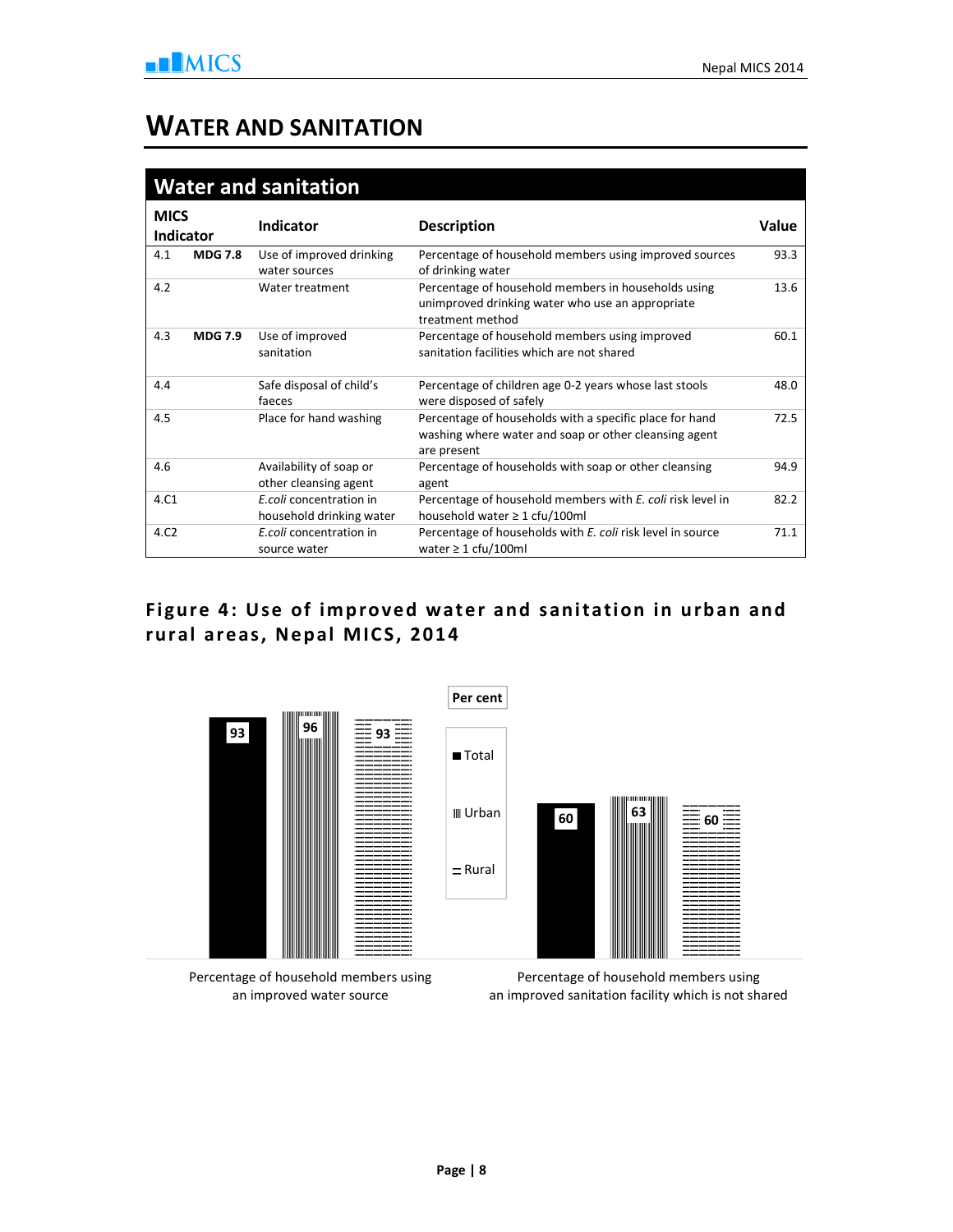#### REPRODUCTIVE HEALTH

|     | <b>MICS Indicator</b> | <b>Indicator</b>                 | <b>Description</b>                                                                                                                                                                                                       | Value |
|-----|-----------------------|----------------------------------|--------------------------------------------------------------------------------------------------------------------------------------------------------------------------------------------------------------------------|-------|
|     |                       | Total fertility rate             | Total fertility rate <sup>A</sup> for women age 15-49 years                                                                                                                                                              | 2.3   |
| 5.1 | <b>MDG 5.4</b>        | Adolescent birth rate            | Age-specific fertility rate <sup>A</sup> for women age 15-19 years                                                                                                                                                       | 71    |
| 5.2 |                       | Early childbearing               | Percentage of women age 20-24 years who had at least<br>one live birth before age 18                                                                                                                                     | 16.0  |
| 5.3 | <b>MDG 5.3</b>        | Contraceptive<br>prevalence rate | Percentage of women age 15-49 years currently married or<br>in union who are using (or whose partner is using) a<br>(modern or traditional) contraceptive method                                                         | 49.6  |
| 5.4 | <b>MDG 5.6</b>        | Unmet need                       | Percentage of women age 15-49 years who are currently<br>married or in union who are fecund and want to space<br>their births or limit the number of children they have and<br>who are not currently using contraception | 25.2  |

divided by the average number of women in that age group during the same period, expressed per 1,000 women. The age-specific fertility rate for women age 15-19 years is also termed as the adolescent birth rate.

The total fertility rate (TFR) is calculated by summing the age-specific fertility rates calculated for each of the 5-year age groups of women, from age 15 through to age 49. The TFR denotes the average number of children to which a woman will have given birth by the end of her reproductive years (by age 50) if current fertility rates prevailed.

#### Figure 5: Use of contraception, Nepal MICS, 2014.

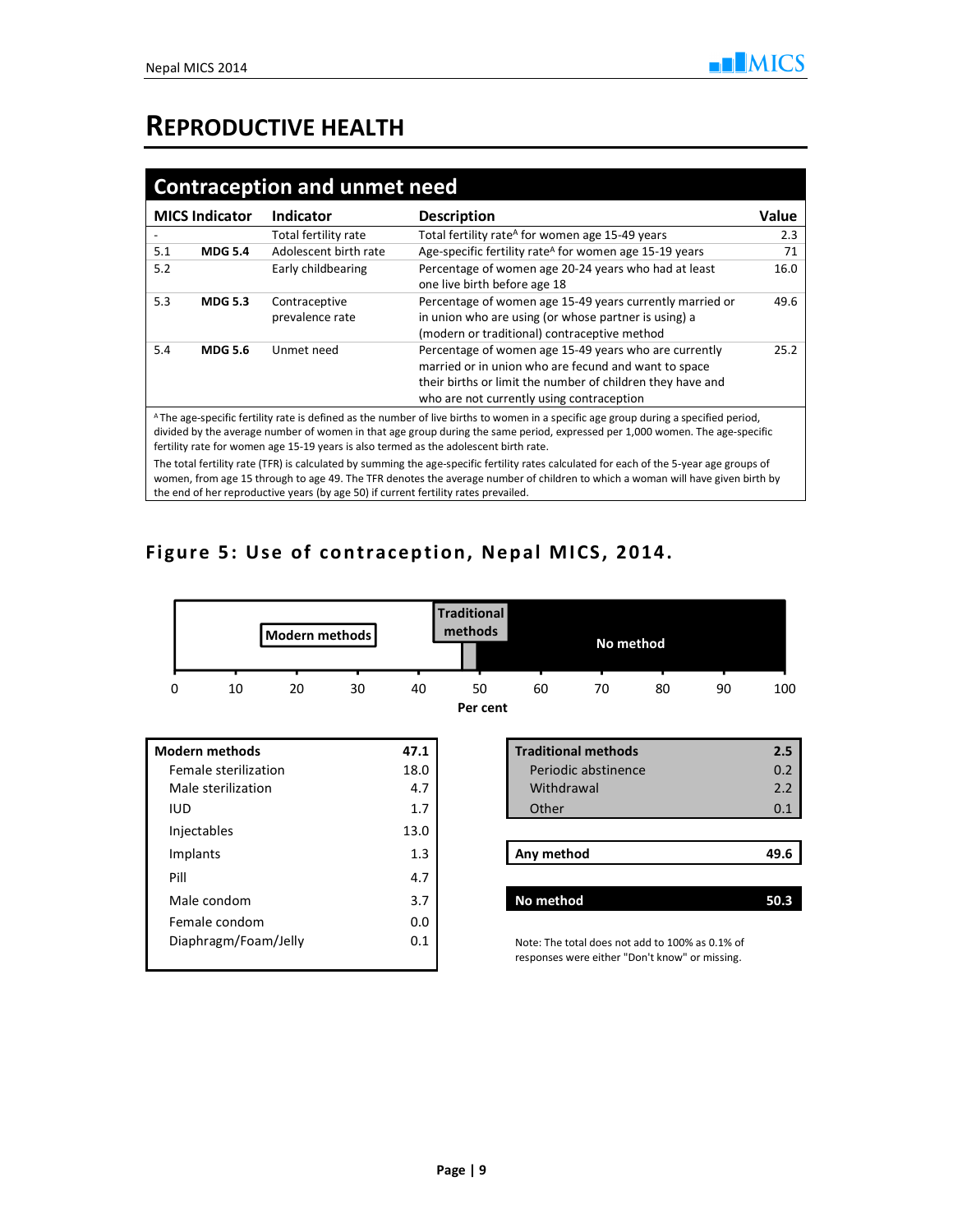#### Maternal and newborn health

| <b>MICS</b><br><b>Indicator</b> |                                  | <b>Indicator</b>                 | <b>Description</b>                                                                                                                                                                                                                                 | Value        |
|---------------------------------|----------------------------------|----------------------------------|----------------------------------------------------------------------------------------------------------------------------------------------------------------------------------------------------------------------------------------------------|--------------|
| 5.5a<br>5.5b                    | <b>MDG 5.5</b><br><b>MDG 5.5</b> | Antenatal care coverage          | Percentage of women age 15-49 years with a live birth in<br>the last 2 years who were attended during their last<br>pregnancy that led to a live birth<br>(a) at least once by skilled health personnel<br>(b) at least four times by any provider | 68.3<br>59.5 |
| 5.6                             |                                  | Content of antenatal care        | Percentage of women age 15-49 years with a live birth in<br>the last 2 years who had their blood pressure measured<br>and gave urine and blood samples during the last<br>pregnancy that led to a live birth                                       | 61.2         |
| 5.7                             | <b>MDG 5.2</b>                   | Skilled attendant at<br>delivery | Percentage of women age 15-49 years with a live birth in<br>the last 2 years who were attended by skilled health<br>personnel during their most recent live birth                                                                                  | 55.6         |
| 5.8                             |                                  | Institutional deliveries         | Percentage of women age 15-49 years with a live birth in<br>the last 2 years whose most recent live birth was delivered<br>in a health facility                                                                                                    | 55.2         |
| 5.9                             |                                  | Caesarean section                | Percentage of women age 15-49 years whose most recent<br>live birth in the last 2 years was delivered by caesarean<br>section                                                                                                                      | 8.6          |

#### Post-natal health checks

| <b>MICS</b><br>Indicator | Indicator                                  | <b>Description</b>                                                                                                                                                                                                                    | Value |
|--------------------------|--------------------------------------------|---------------------------------------------------------------------------------------------------------------------------------------------------------------------------------------------------------------------------------------|-------|
| 5.10                     | Post-partum stay in<br>health facility     | Percentage of women age 15-49 years who stayed in the<br>health facility for 12 hours or more after the delivery of<br>their most recent live birth in the last 2 years                                                               | 76.0  |
| 5.11                     | Post-natal health check<br>for the newborn | Percentage of last live births in the last 2 years who<br>received a health check while in facility or at home<br>following delivery, or a post-natal care visit within 2 days<br>after delivery                                      | 57.6  |
| 5.12                     | Post-natal health check<br>for the mother  | Percentage of women age 15-49 years who received a<br>health check while in facility or at home following delivery.<br>or a post-natal care visit within 2 days after delivery of<br>their most recent live birth in the last 2 years | 57.9  |

#### Figure 6: Place of delivery and post-natal health checks, Nepal MICS, 2014

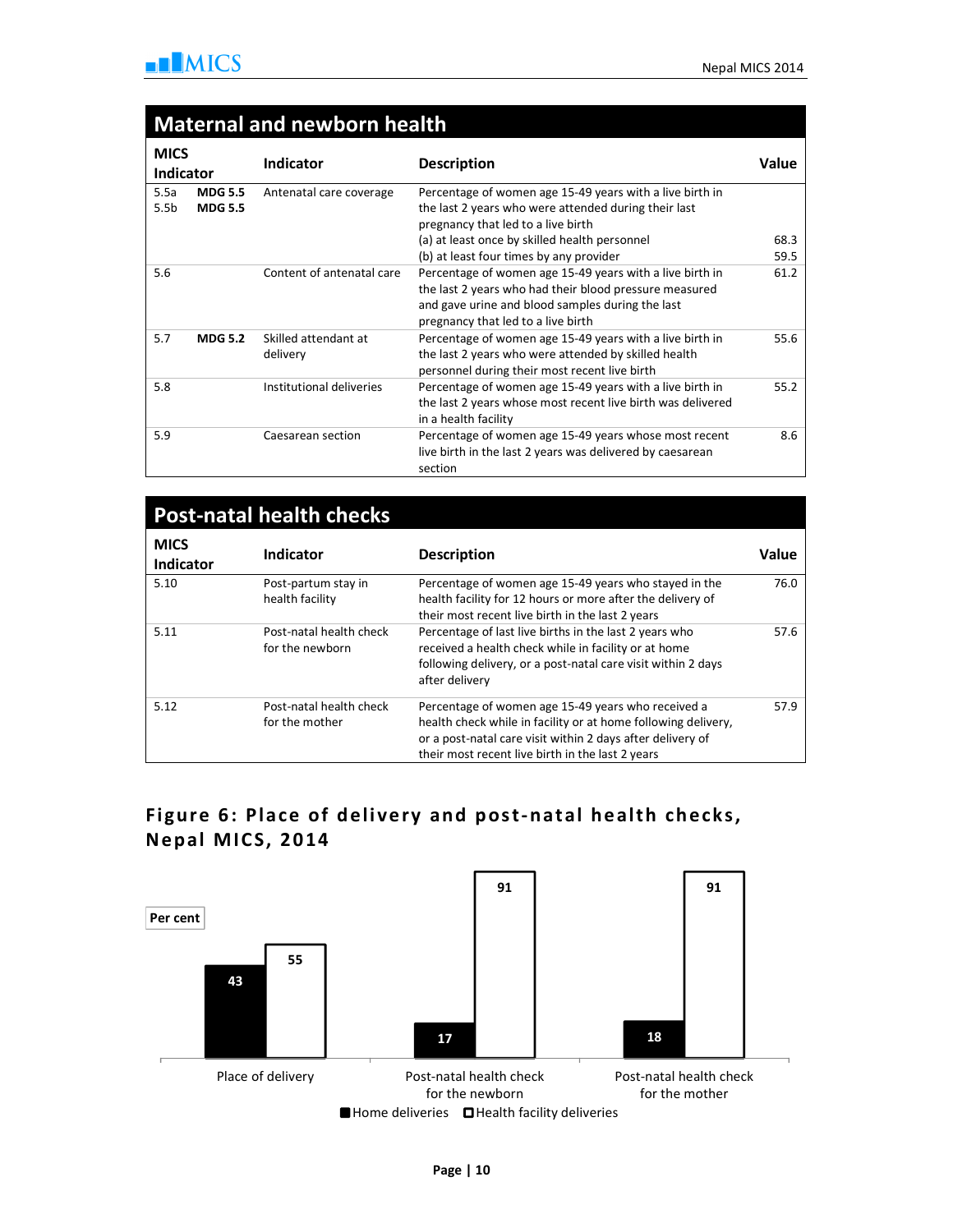#### CHILD DEVELOPMENT

| <b>Child development</b> |                                            |                                                                                                                                                                                                 |       |  |
|--------------------------|--------------------------------------------|-------------------------------------------------------------------------------------------------------------------------------------------------------------------------------------------------|-------|--|
| <b>MICS</b><br>Indicator | <b>Indicator</b>                           | <b>Description</b>                                                                                                                                                                              | Value |  |
| 6.1                      | Attendance to early<br>childhood education | Percentage of children age 36-59 months who are<br>attending an early childhood education programme                                                                                             | 50.7  |  |
| 6.2                      | Support for learning                       | Percentage of children age 36-59 months with whom an<br>adult has engaged in four or more activities to promote<br>learning and school readiness in the last 3 days                             | 67.2  |  |
| 6.3                      | Father's support for<br>learning           | Percentage of children age 36-59 months whose biological<br>father has engaged in four or more activities to promote<br>learning and school readiness in the last 3 days                        | 10.1  |  |
| 6.4                      | Mother's support for<br>learning           | Percentage of children age 36-59 months whose biological<br>mother has engaged in four or more activities to promote<br>learning and school readiness in the last 3 days                        | 30.4  |  |
| 6.5                      | Availability of children's<br>books        | Percentage of children under age 5 who have three or<br>more children's books                                                                                                                   | 4.8   |  |
| 6.6                      | Availability of playthings                 | Percentage of children under age 5 who play with two or<br>more types of playthings                                                                                                             | 59.2  |  |
| 6.7                      | Inadequate care                            | Percentage of children under age 5 left alone or in the care<br>of another child younger than 10 years of age for more<br>than one hour at least once in the last week                          | 20.6  |  |
| 6.8                      | Early child development<br>index           | Percentage of children age 36-59 months who are<br>developmentally on track in at least three of the following<br>four domains: literacy-numeracy, physical, social-<br>emotional, and learning | 64.4  |  |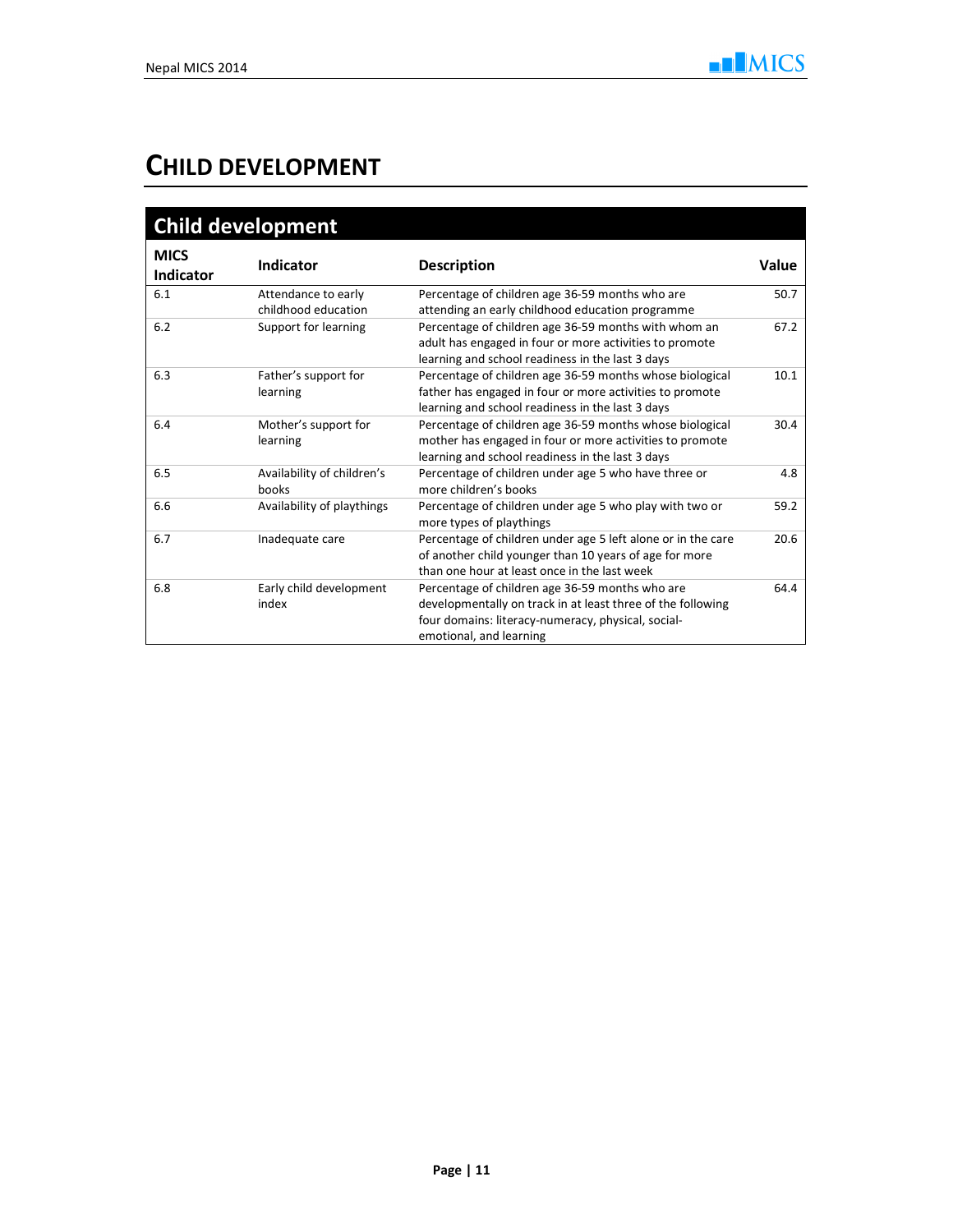#### LITERACY AND EDUCATION

|                                 |                | Literacy and educationvill                             |                                                                                                                                                                                                                                                                                                  |              |
|---------------------------------|----------------|--------------------------------------------------------|--------------------------------------------------------------------------------------------------------------------------------------------------------------------------------------------------------------------------------------------------------------------------------------------------|--------------|
| <b>MICS</b><br><b>Indicator</b> |                | Indicator                                              | <b>Description</b>                                                                                                                                                                                                                                                                               | <b>Value</b> |
| 7.1                             | <b>MDG 2.3</b> | Literacy rate among young<br>women                     | Percentage of young women age 15-24 years who are able<br>to read a short simple statement about everyday life or<br>who attended secondary or higher education                                                                                                                                  | 84.0         |
| 7.2                             |                | School readiness                                       | Percentage of children in first grade of primary school who<br>attended pre-school during the previous school year                                                                                                                                                                               | 74.2         |
| 7.3                             |                | Net intake rate in primary<br>education                | Percentage of children of school-entry age who enter the<br>first grade of primary school                                                                                                                                                                                                        | 57.3         |
| 7.4                             | <b>MDG 2.1</b> | Primary school net<br>attendance ratio<br>(adjusted)   | Percentage of children of primary school age currently<br>attending primary or secondary school                                                                                                                                                                                                  | 85.9         |
| 7.5                             |                | Secondary school net<br>attendance ratio<br>(adjusted) | Percentage of children of secondary school age currently<br>attending secondary school or higher                                                                                                                                                                                                 | 66.1         |
| 7.6                             | <b>MDG 2.2</b> | Children reaching last<br>grade of primary             | Percentage of children entering the first grade of primary<br>school who eventually reach last grade                                                                                                                                                                                             | 98.9         |
| 7.7                             |                | Primary completion rate                                | Number of children attending the last grade of primary<br>school (excluding repeaters) divided by number of children<br>of primary school completion age (age appropriate to final<br>grade of primary school)                                                                                   | 99.5         |
| 7.8                             |                | Transition rate to<br>secondary school                 | Number of children attending the last grade of primary<br>school during the previous school year who are in the first<br>grade of secondary school during the current school year<br>divided by number of children attending the last grade of<br>primary school during the previous school year | 97.2         |
| 7.9                             | <b>MDG 3.1</b> | Gender parity index<br>(primary school)                | Primary school net attendance ratio (adjusted) for girls<br>divided by primary school net attendance ratio (adjusted)<br>for boys                                                                                                                                                                | 0.99         |
| 7.10                            | <b>MDG 3.1</b> | Gender parity index<br>(secondary school)              | Secondary school net attendance ratio (adjusted) for girls<br>divided by secondary school net attendance ratio<br>(adjusted) for boys                                                                                                                                                            | 1.02         |

#### Figure 7: Education indicators by sex, Nepal MICS, 2014



Note: All indicator values are in per cent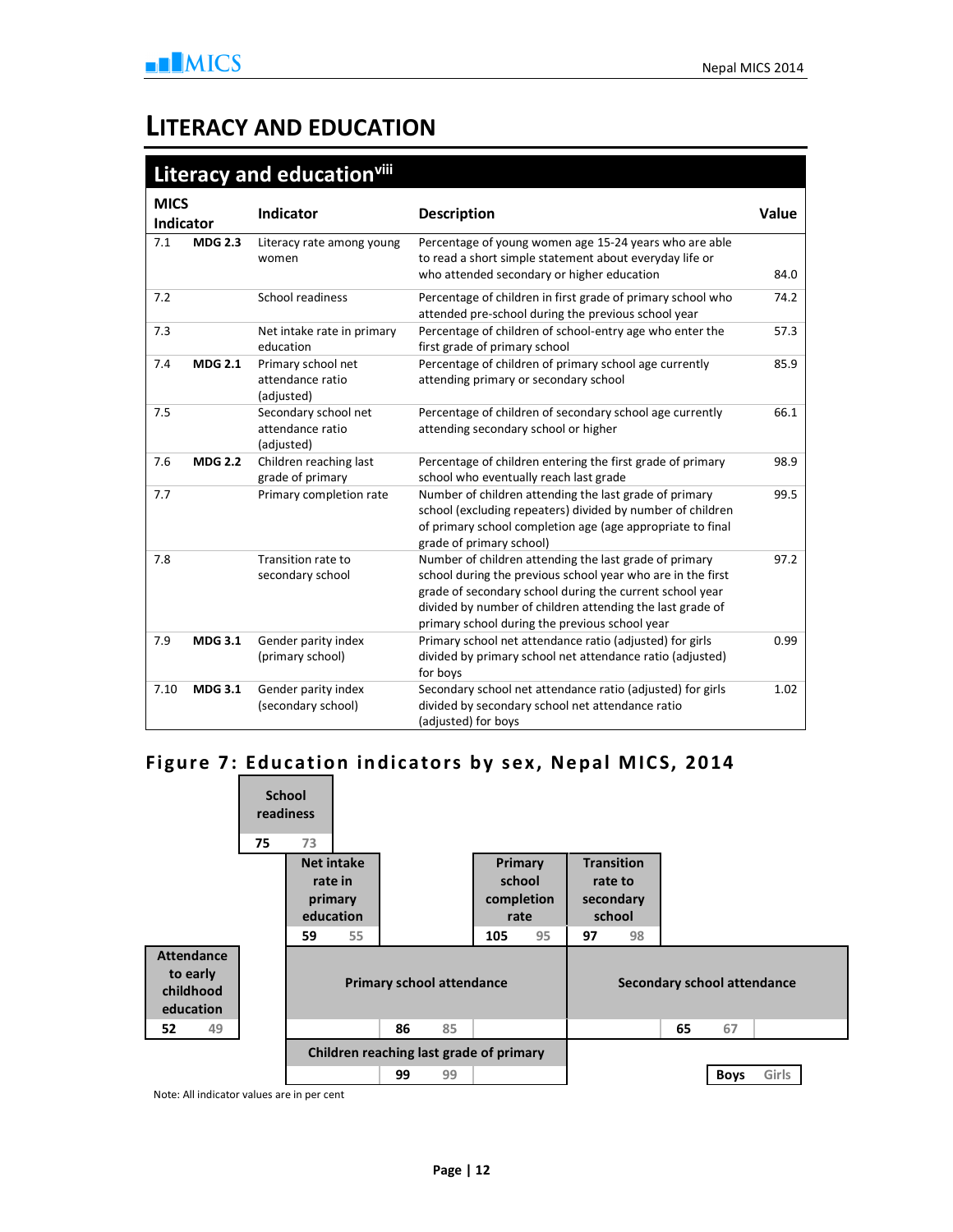### CHILD PROTECTION

|                                 | <b>Birth registration</b> |                                                                             |              |
|---------------------------------|---------------------------|-----------------------------------------------------------------------------|--------------|
| <b>MICS</b><br>Indicator        | <b>Indicator</b>          | <b>Description</b>                                                          | Value        |
| 8.1                             | Birth registration        | Percentage of children under age 5 whose births are<br>reported registered  | 58.1         |
|                                 |                           |                                                                             |              |
| <b>Child labour</b>             |                           |                                                                             |              |
| <b>MICS</b><br><b>Indicator</b> | <b>Indicator</b>          | <b>Description</b>                                                          | Value        |
| 8.2                             | Child labour              | Percentage of children age 5-17 years who are involved in<br>child labourix | 37.4         |
|                                 |                           |                                                                             |              |
| <b>Child discipline</b>         |                           |                                                                             |              |
| <b>MICS</b><br><b>Indicator</b> | <b>Indicator</b>          | <b>Description</b>                                                          | <b>Value</b> |
| 8.3                             |                           |                                                                             |              |

#### Figure 7: Child disciplining methods, children age 1-14 years, Nepal MICS, 2014

last one month

psychological aggression or physical punishment during the

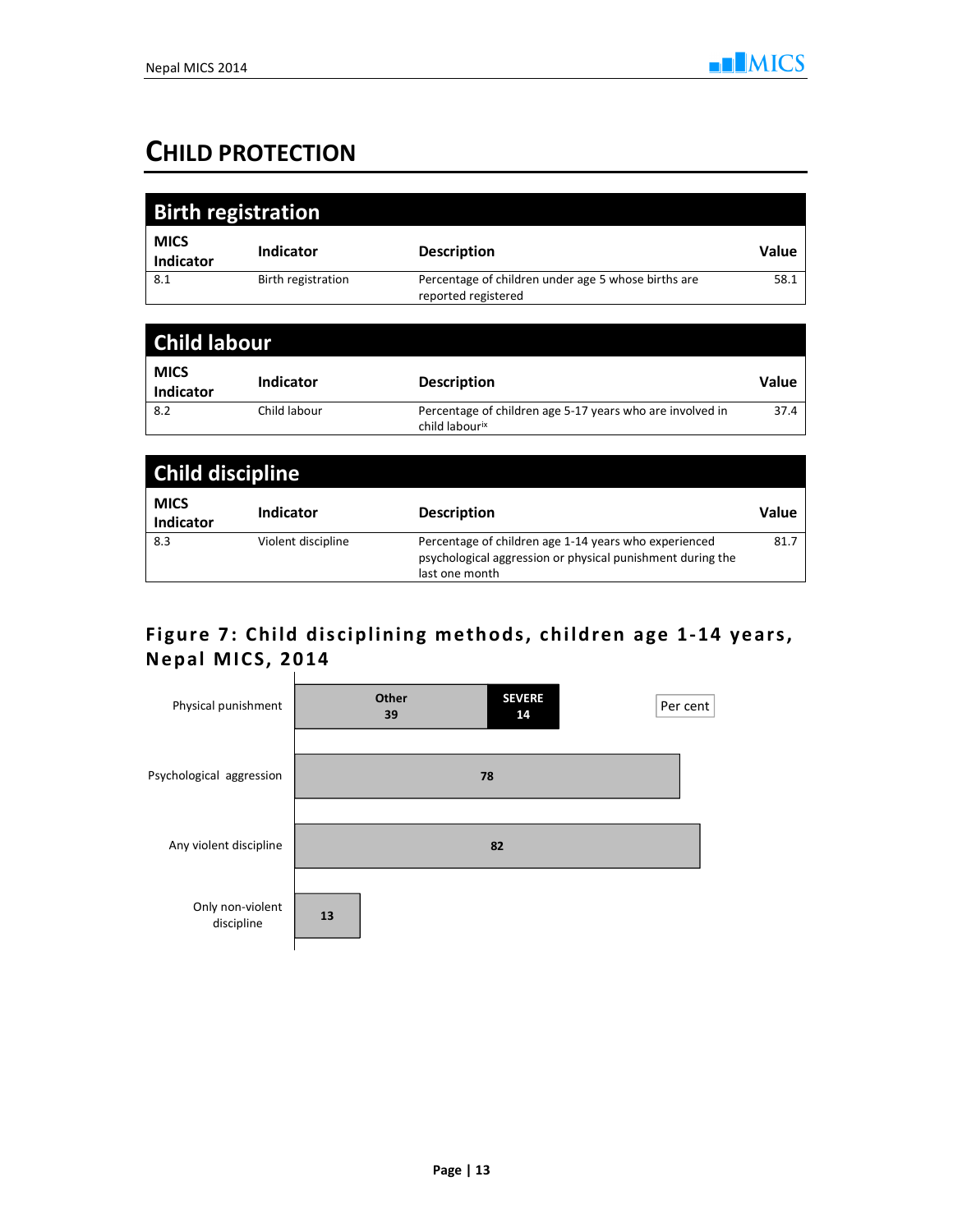

#### Early marriage and polygyny

| <b>MICS</b><br><b>Indicator</b> | <b>Indicator</b>                                                 | <b>Description</b>                                                                                   | Value |
|---------------------------------|------------------------------------------------------------------|------------------------------------------------------------------------------------------------------|-------|
| 8.4                             | Marriage before age 15                                           | Percentage of women age 15-49 years who were first<br>married or in union before age 15              | 15.5  |
| 8.5                             | Marriage before age 18                                           | Percentage of women age 20-49 years who were first<br>married or in union before age 18              | 48.5  |
| 8.6                             | Young people age 15-19<br>years currently married or<br>in union | Percentage of women people age 15-19 years who are<br>married or in union                            | 24.5  |
| 8.7                             | Polygyny                                                         | Percentage of women age 15-49 years who are in a<br>polygynous union                                 | 4.1   |
| 8.8a<br>8.8b                    | Spousal age difference                                           | Percentage of young women who are married or in union<br>and whose spouse is 10 or more years older, |       |
|                                 |                                                                  | (a) among women age 15-19 years,                                                                     | 6.3   |
|                                 |                                                                  | (b) among women age 20-24 years                                                                      | 7.5   |

### Children's living arrangements

| <b>MICS</b><br><b>Indicator</b> | <b>Indicator</b>                                        | <b>Description</b>                                                                     | Value |
|---------------------------------|---------------------------------------------------------|----------------------------------------------------------------------------------------|-------|
| 8.13                            | Children's living<br>arrangements                       | Percentage of children age 0-17 years living with neither<br>biological parent         | 4.8   |
| 8.14                            | Prevalence of children with<br>one or both parents dead | Percentage of children age 0-17 years with one or both<br>biological parents dead      | 4.3   |
| 8.15                            | Children with at least one<br>parent living abroad      | Percentage of children 0-17 years with at least one<br>biological parent living abroad | 18.2  |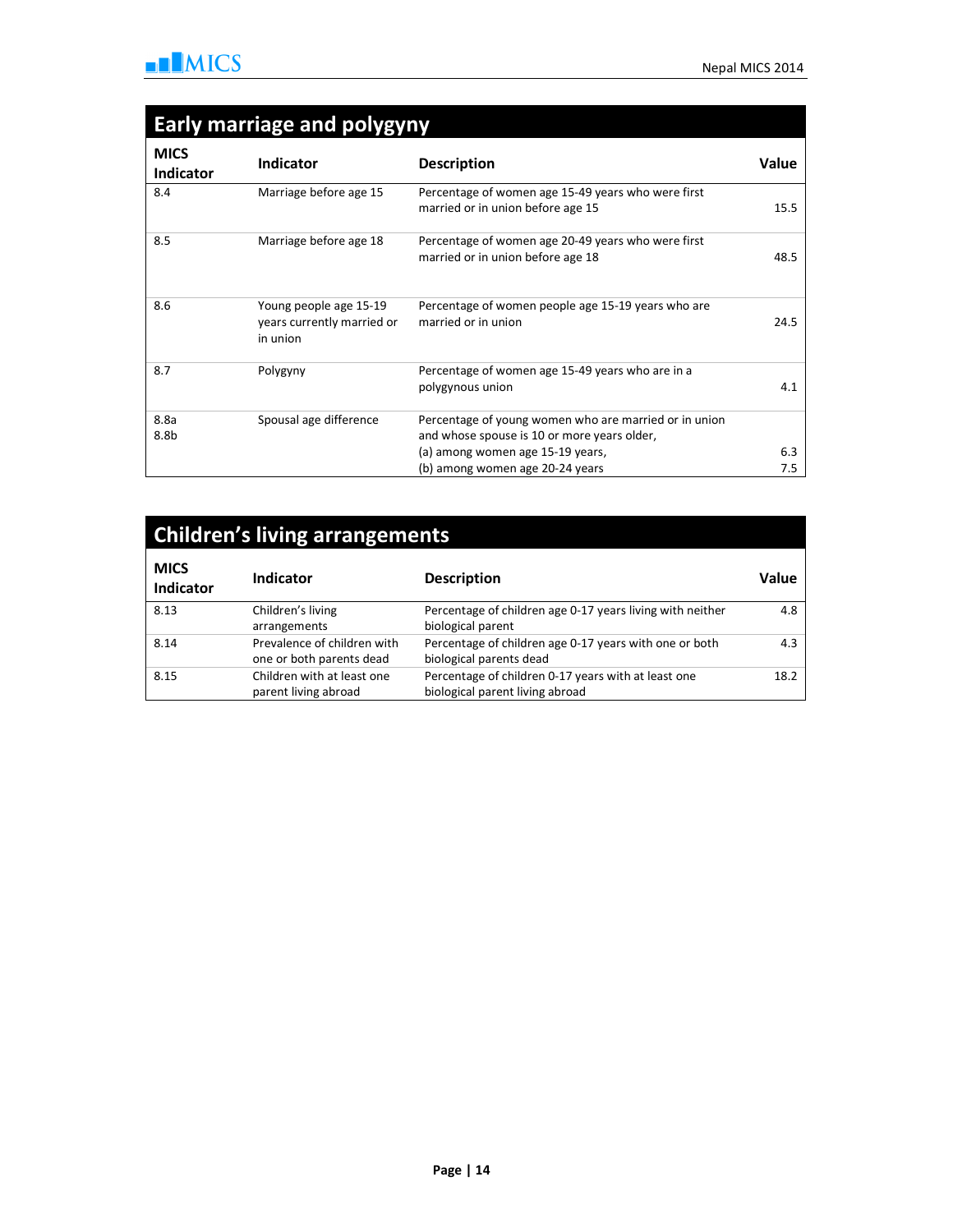## HIV/AIDS

|             | <b>HIV/AIDS knowledge and attitudes</b> |                                                                 |                                                                                                                                                                                                                     |       |
|-------------|-----------------------------------------|-----------------------------------------------------------------|---------------------------------------------------------------------------------------------------------------------------------------------------------------------------------------------------------------------|-------|
| <b>MICS</b> | <b>Indicator</b>                        | Indicator                                                       | <b>Description</b>                                                                                                                                                                                                  | Value |
|             |                                         | Have heard of AIDS                                              | Percentage of women age 15-49 years who have heard of<br><b>AIDS</b>                                                                                                                                                | 78.4  |
| 9.1         | <b>MDG 6.3</b>                          | Knowledge about HIV<br>prevention among young<br>people         | Percentage of young women age 15-24 years who correctly<br>identify ways of preventing the sexual transmission of HIV <sup>x</sup> ,<br>and who reject major misconceptions about HIV<br>transmission <sup>xi</sup> | 36.4  |
| 9.2         |                                         | Knowledge of mother-to-<br>child transmission of HIV            | Percentage of women age 15-49 years who correctly<br>identify all three means <sup>xii</sup> of mother-to-child transmission<br>of HIV                                                                              | 38.4  |
| 9.3         |                                         | Accepting attitudes<br>towards people living with<br><b>HIV</b> | Percentage of women age 15-49 years expressing<br>accepting attitudes on all four questions <sup>xiii</sup> toward people<br>living with HIV                                                                        | 48.6  |

### HIV testing

| <b>MICS</b><br>Indicator | <b>Indicator</b>                                        | <b>Description</b>                                                                                                                                                                                                                       | Value |
|--------------------------|---------------------------------------------------------|------------------------------------------------------------------------------------------------------------------------------------------------------------------------------------------------------------------------------------------|-------|
| 9.4                      | People who know<br>where to be tested for<br><b>HIV</b> | Percentage of women age 15-49 years who state knowledge<br>of a place to be tested for HIV                                                                                                                                               | 57.9  |
| 9.7                      | HIV counselling during<br>antenatal care                | Percentage of women age 15-49 years who had a live birth in<br>the last 2 years and received antenatal care during the<br>pregnancy of their most recent birth, reporting that they<br>received counselling on HIV during antenatal care | 14.1  |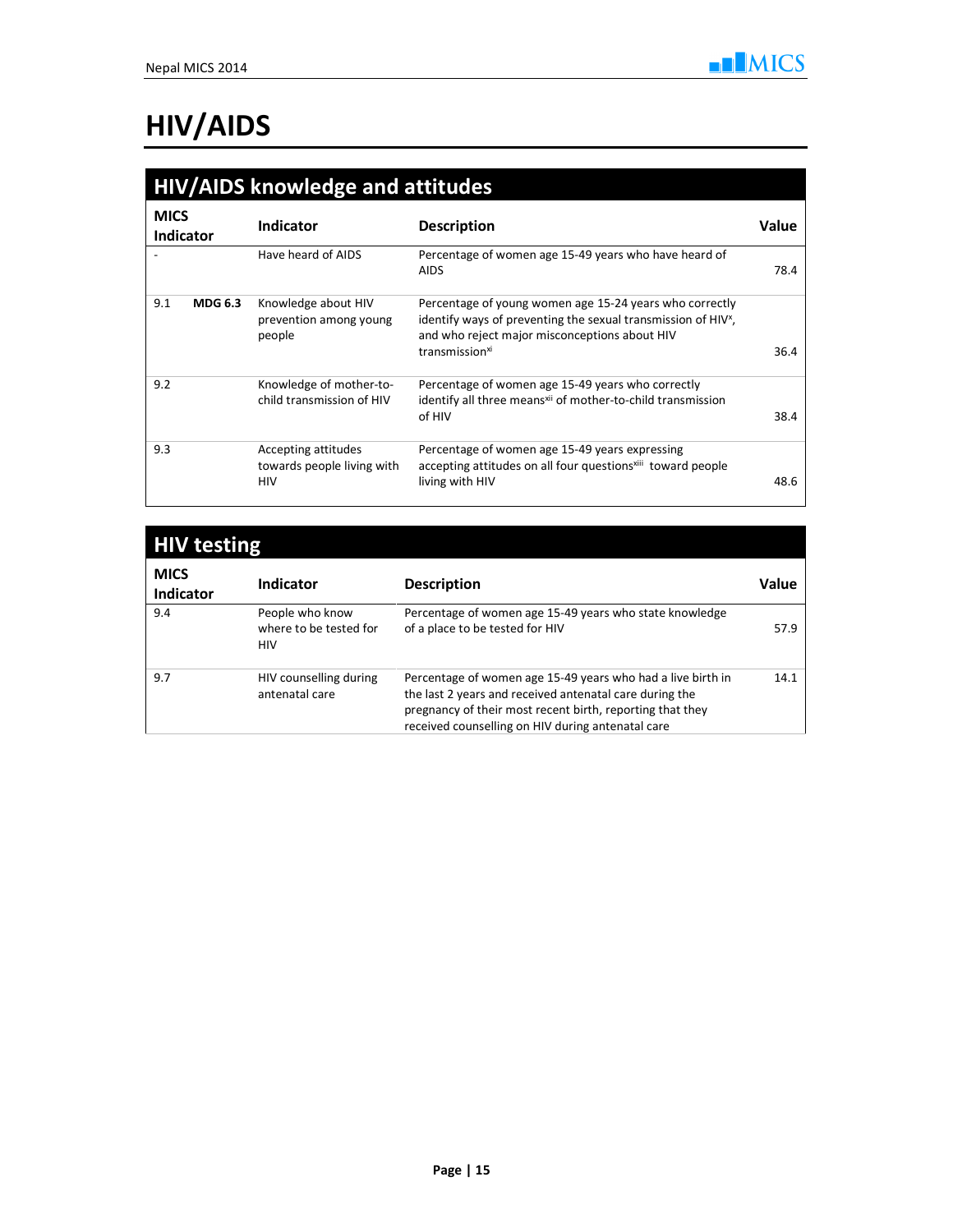#### ACCESS TO MASS MEDIA AND ICT

| <b>Access to mass media</b>     |                        |                                                                                                                                              |       |
|---------------------------------|------------------------|----------------------------------------------------------------------------------------------------------------------------------------------|-------|
| <b>MICS</b><br><b>Indicator</b> | Indicator              | <b>Description</b>                                                                                                                           | Value |
| 10.1                            | Exposure to mass media | Percentage of women age 15-49 years who, at least once a<br>week, read a newspaper or magazine, listen to the radio,<br>and watch television | 11.1  |

#### Use of information/communication technology

| <b>MICS</b><br><b>Indicator</b> | Indicator        | <b>Description</b>                                                                           | Value |
|---------------------------------|------------------|----------------------------------------------------------------------------------------------|-------|
| 10.2                            | Use of computers | Percentage of young women age 15-24 years who used a<br>computer during the last 12 months   | 21.7  |
| 10.3                            | Use of internet  | Percentage of young women age 15-24 years who used the<br>internet during the last 12 months | 19.6  |

#### SUBJECTIVE WELL-BEING

| <b>Subjective well-being</b> |                             |                                                                                                                                                            |       |
|------------------------------|-----------------------------|------------------------------------------------------------------------------------------------------------------------------------------------------------|-------|
| <b>MICS</b><br>Indicator     | Indicator                   | <b>Description</b>                                                                                                                                         | Value |
| 11.1                         | Life satisfaction           | Percentage of young women age 15-24 years who are very<br>or somewhat satisfied with their life, overall                                                   | 80.8  |
| 11.2                         | <b>Happiness</b>            | Percentage of young women age 15-24 years who are very<br>or somewhat happy                                                                                | 82.3  |
| 11.3                         | Perception of a better life | Percentage of young women age 15-24 years whose life<br>improved during the last one year, and who expect that<br>their life will be better after one year | 57.0  |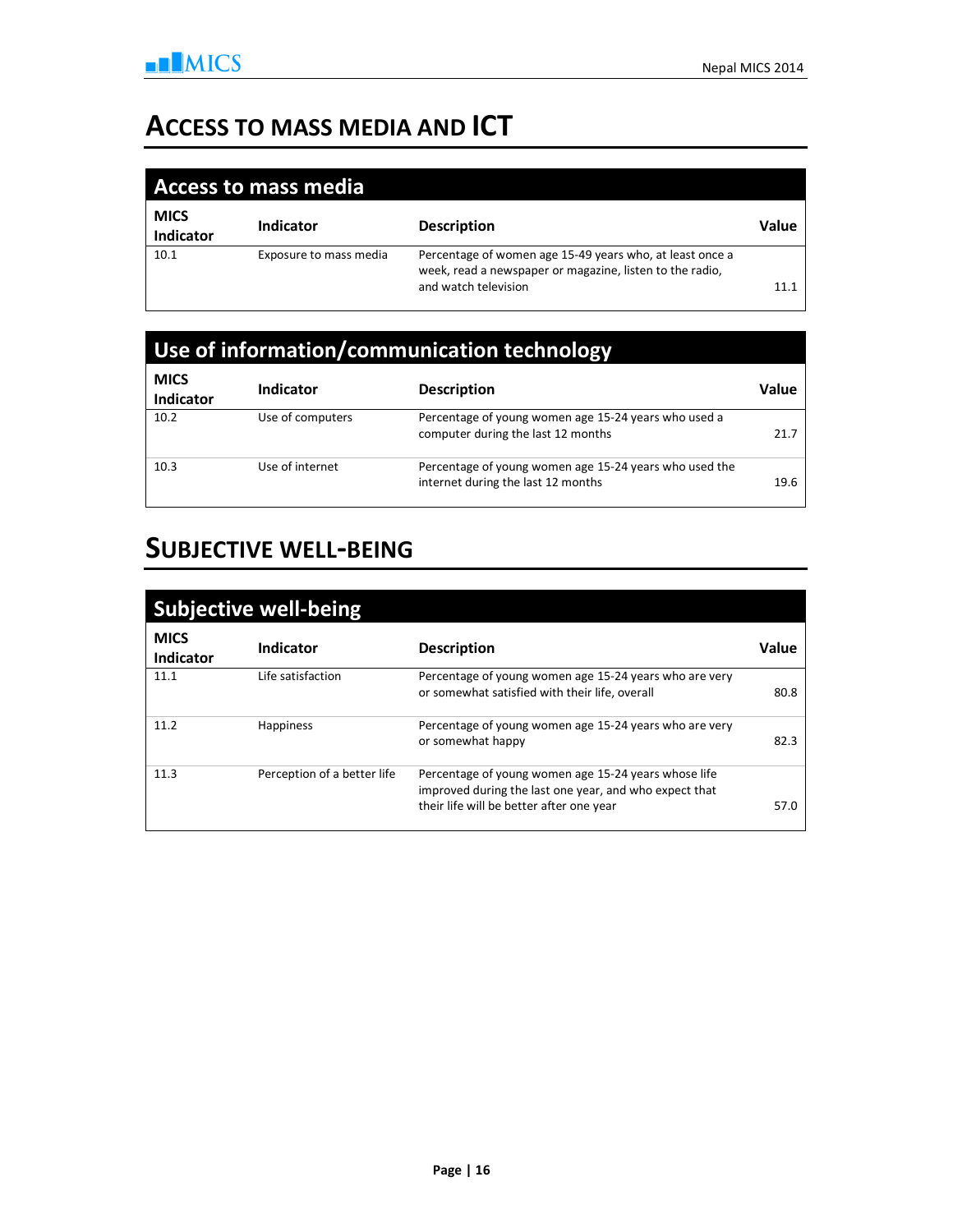### TOBACCO AND ALCOHOL USE

| <b>Tobacco use</b>              |                       |                                                                                                                                                     |       |
|---------------------------------|-----------------------|-----------------------------------------------------------------------------------------------------------------------------------------------------|-------|
| <b>MICS</b><br><b>Indicator</b> | Indicator             | <b>Description</b>                                                                                                                                  | Value |
| 12.1                            | Tobacco use           | Percentage of women age 15-49 years who smoked<br>cigarettes, or used smoked or smokeless tobacco products<br>at any time during the last one month | 9.2   |
| 12.2                            | Smoking before age 15 | Percentage of women age 15-49 years who smoked a<br>whole cigarette before age 15                                                                   | 3.9   |

| <b>Alcohol use</b>              |                                 |                                                                                                                   |       |
|---------------------------------|---------------------------------|-------------------------------------------------------------------------------------------------------------------|-------|
| <b>MICS</b><br><b>Indicator</b> | <b>Indicator</b>                | <b>Description</b>                                                                                                | Value |
| 12.3                            | Use of alcohol                  | Percentage of women age 15-49 years who had at least<br>one alcoholic drink at any time during the last one month | 9.5   |
| 12.4                            | Use of alcohol before age<br>15 | Percentage of women age 15-49 years who had at least<br>one alcoholic drink before age 15                         | 6.8   |